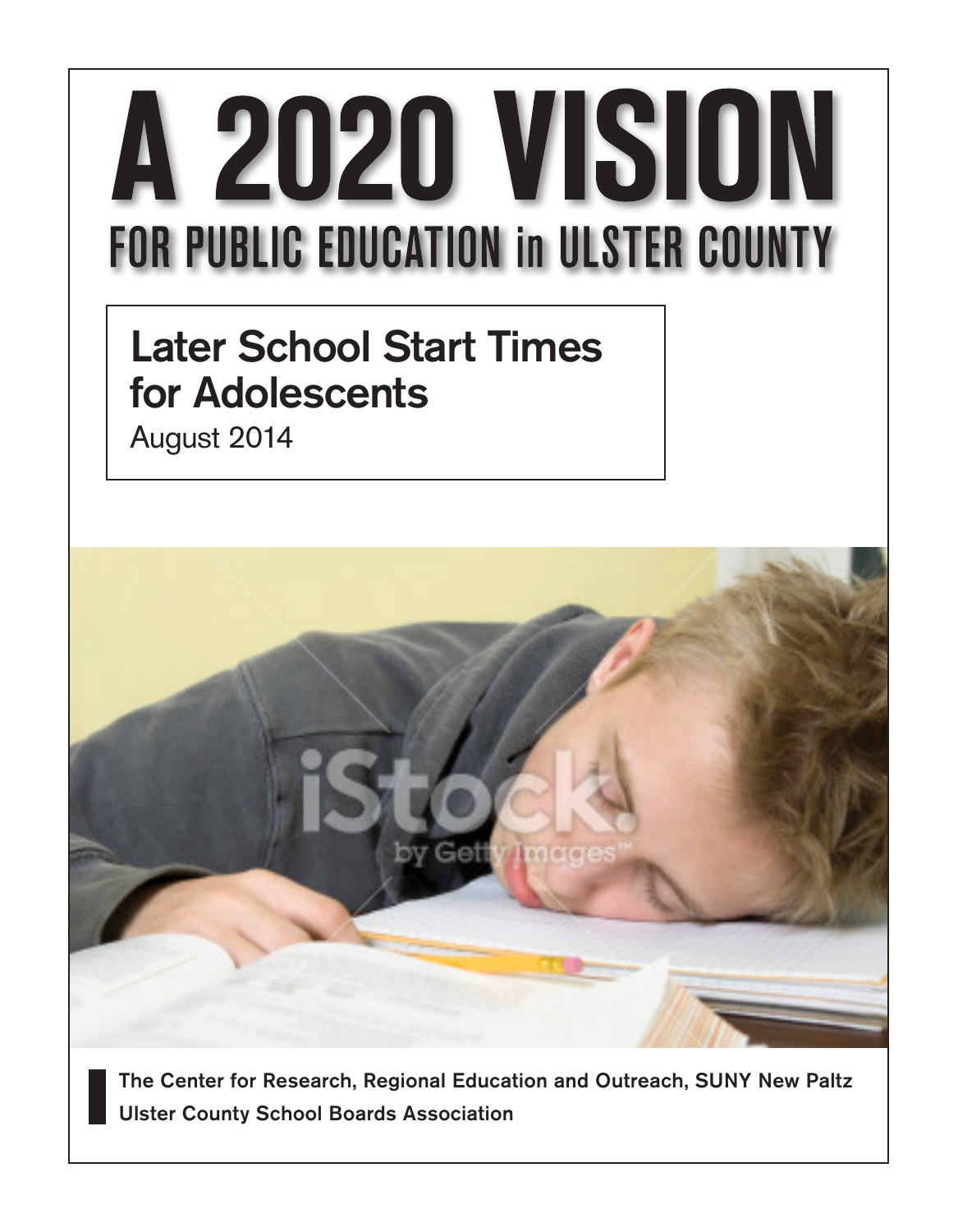# **Later School Start Times for Adolescents**

The idea of later school start times for adolescents has become a front burner issue across the nation in recent months, in part as a result of the convergence of two streams of research (New York Times, 2014; Washington Post, 2014). First, biological scientists have shown that late-rising teenagers are not just lazy, as stereotypically assumed. Rather there is an emerging consensus among these researchers that sleep cycles change as children mature into adolescence, causing teenagers to fall asleep later in the evening and sleep later into the morning. Meanwhile a parallel body of research has identified multiple benefits of adequate sleep for adolescents. Recently, a study conducted by researchers at the Center for Applied Research and Educational Improvement at University of Minnesota, and funded by the Center for Disease Control (CDC) confirmed multiple academic, emotional, social, and health benefits that derive from additional sleep afforded by later school start times (Wahlstrom, 2014). Importantly, this study also shows that when school starts later—and is thus aligned with adolescent sleep cycles adolescents actually get more sleep.

It was in recognition of these findings that U.S. Secretary of Education Arnie Duncan endorsed the idea of starting high school later in the day (August, 2013). In the last 10 years, school districts in California, Oklahoma, Georgia, New York, Connecticut, North Carolina, Kentucky, and Minnesota have changed schedules to accommodate later start times for their adolescent students. Currently, countywide school districts in Virginia and Maryland are considering changing the times of their first school bell, as are urban districts in St. Paul, MS and Richmond, VA. In 2009, members of the U.S. House of Representatives introduced House

Concurrent Resolution 176 (also known as the Zzz's to A's Resolution) in support of later school start times, and in 2014, a landmark bill passed by the Maryland legislature requires state health officials to conduct a study on the sleep needs of students and the experiences of schools that have shifted to later start times. These actions have propelled what has been a local conversation to a national, and statewide, arena (Washington Post, 2014; Kelley & Lee, 2014).

This policy brief summarizes the research on later school start times for adolescents and provides a framework for thinking about the implementation of this idea in Ulster County, New York. It is the work of the School and School District Structure study group, a subcommittee of *A 2020 Vision for Public Education in Ulster County*.

*A 2020 Vision for Public Education in Ulster County* was a symposium convened in November, 2013 to begin the process of proactively shaping a vision for public education in the county's communities. Stakeholders from eight Ulster County school districts gathered to use a regional lens to engage questions of teaching and learning, accountability, and school and school district structure. In doing so they self-consciously began the process of generating thoughts and ideas about ways to promote county-wide, regional thinking in the service of improving educational delivery. The School and School District Structure study group, with participation from numerous stakeholders with diverse perspectives, from multiple Ulster County school districts, continued this work through monthly meetings. Participants identified and researched issues for further consideration by the larger 2020 group. School start times for adolescents is one of these issues.

A policy brief of the School and School District Structure Study Group by Tony Fletcher, President of the Board of Education in the Onteora Central School District, and Robin Jacobowitz, PhD, Education Projects Director at CRREO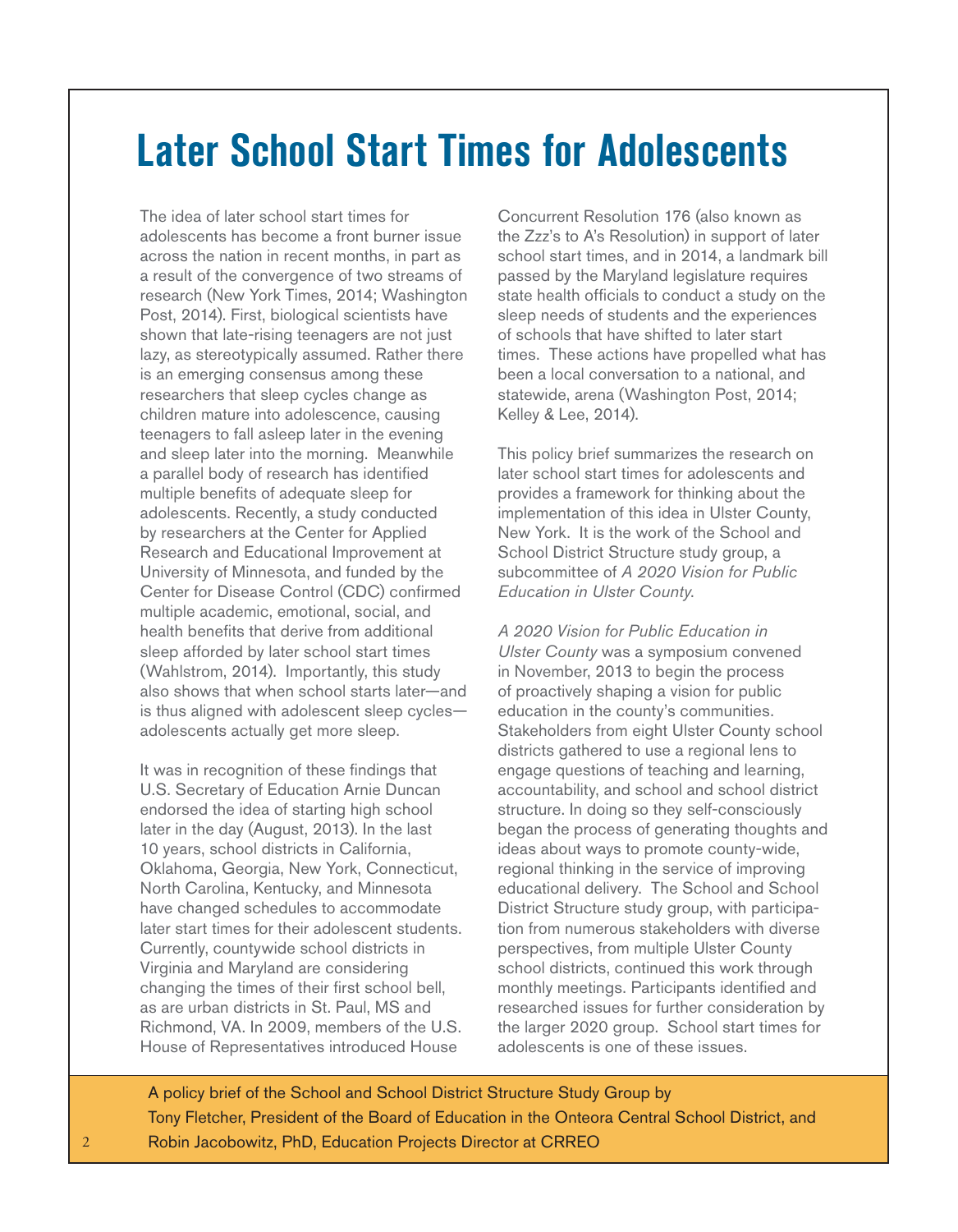…there is an emerging consensus among these researchers that sleep cycles change as children mature into adolescence, causing teenagers to fall asleep later in the evening and sleep later into the morning.

# **Sleep and adolescents**

Getting sufficient sleep is an important factor in the overall health for people of all ages, affecting memory and learning, attention capacity, and a range of emotional and physical health outcomes (Moller-Levet et al., 2013; Foster et al., 2013; Payne, 2011; Knutson, 2007). The amount of needed sleep, and the patterns and cycles of that sleep, differ for people of different ages. For youth, the circadian timing that drives sleep shifts as children develop into adolescence; wakefulnessinducing hormones (cortisol) persist longer throughout the day and sleep-inducing hormones (melatonin) are trigged later in the evening and last longer into the morning. This causes adolescents to fall asleep later at night and wake later in the morning than younger children or adults (Carskadon et al., 1997; Wolfson & Carskadon, 1998; Crowley et al., 2007). The presence in adolescents of sleep-inducing hormones (melatonin) further into the morning makes early morning functioning even more difficult for these youth (Carkasdon et al., 1998). The difference between adolescent circadian rhythms and those of younger children and adults is as wide as three hours. (Kelley & Lee, 2014).

This does not mean that teenagers need less sleep. Researchers find that adolescents still require at least 9 hours of sleep each night (Hansen et al., 2005; National Sleep Foundation, 2000; Carskadon et al., 1998). It is physiologically natural for adolescents to fall asleep late at night and then sleep later into the following morning. Notwithstanding this reality, the school day for adolescents usually begins between 7:00—7:45am. Moreover, students are required to rise early enough to board the bus or pull out of their driveways up to an hour in advance of these start times. Combined with the biologically-driven predisposition to stay up later, this makes getting the optimum 9 hours of sleep unlikely (Hansen et al., 2005; National Sleep Foundation, 2000; Carskadon et al., 1998). The result is a "circadian misalignment" with observable negative consequences for education and youths' physical and mental health more generally (Hasler & Clark, 2013, pp. 558; see also Wahlstorm et al., 2014; Leger et al., 2013; Willingham, 2012; O'Malley & O'Malley, 2008; Hansen et al., 2005).

Negative effects for adolescents are academic, social, mental, and physical, and include:

# **• Academic complications**

 Research demonstrates that insufficient sleep is associated with decreased memory capacity and decreased capacity to sustain attention during the performance of academic tasks (Beebe et al., 2010). Studies show lower scores on quizzes and higher incidents of "inattentive" and "sleepy" behaviors—e.g. yawning or putting one's head on the desk—for students who were deprived of adequate sleep than for these same students when they received adequate sleep (Beebe et al., 2010). Another study finds that less sleep—even if a student stays awake to study—results in greater academic problems, such as poor quiz scores or difficulty understanding academic material, and that these problems compound as the effects of lack of sleep accumulate over students' high school careers (Gillen-O'Neel et al., 2013).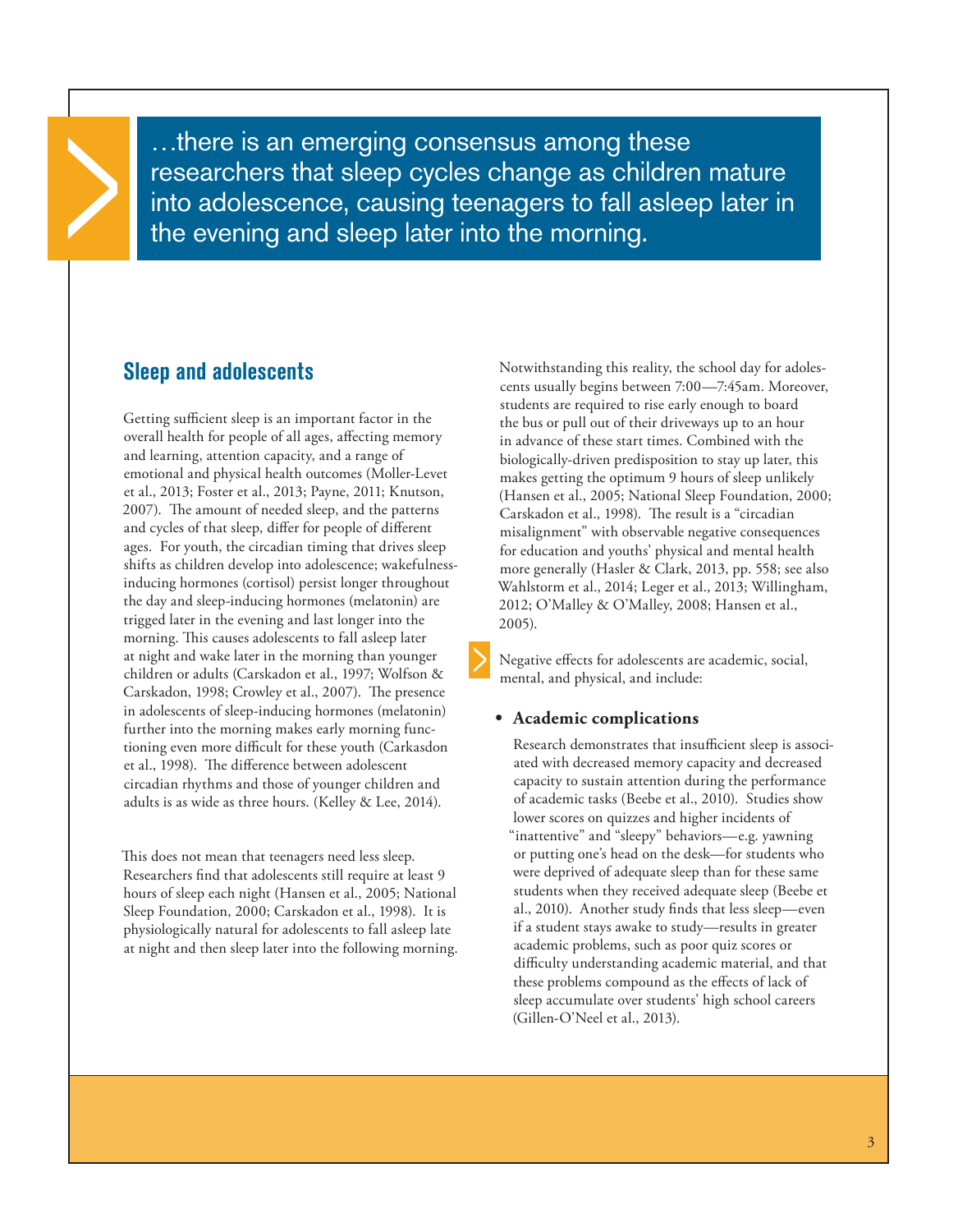# **• Greater risk-taking behaviors**

 Research finds greater risk-taking behaviors, such as substance abuse (use of alcohol, cigarettes, marijuana); sexual activity, aggression, and lack of physical exercise, among adolescents who report insufficient sleep (fewer than 8 hours) (McKnight-Eily et al., 2011; see also Hasler & Clark, 2013; O'Malley & O'Malley, 2008; National Sleep Foundation, 2000).

#### **• Greater risk for depression**

 Studies show that students who get inadequate sleep are more likely to suffer from depression, experience anxiety, and express suicidal thoughts (McKnight-Eily et al., 2011; Moore et al., 2009). Researchers have also found a relationship between sleep and adolescents' own sense of their emotional state, mood, and ability to regulate and control their emotions. Sleep-deprived adolescents (who get fewer than 8 hours of sleep) report more feelings of anxiety, irritability and hostility than their well-rested peers (Baum et al., 2014; Carskadon & Acebo, 2004). In one study, these self-reports are corroborated by parental reports (Baum et al., 2014).

#### **• Poorer physical health**

 Incidents of obesity are higher among adolescents who get insufficient sleep: "for each hour of lost sleep, the odds of obesity increased by 80%" (Gupta, 2002, pp. 762). Athletes who got less than eight hours of sleep were 1.7 times more likely to suffer an injury than those who got more than eight hours of sleep (Milewski et al., 2014).

## **• Greater risk of injury from accidents**

 Research has found a relationship between adolescent car accidents and lack of sleep; in a study of driving records of 17—24 year olds, young people who reported the least sleep were 21 percent more likely to have been involved in a car accident than those who reported the most sleep (Martiniuk et al., 2013; see also Cirignotta, 2010).

Research that specifically explores the impact of later school start times finds multiple positive outcomes for adolescents in these areas of risk. And, importantly, research shows that adolescents get more sleep when school starts later and is thus more closely aligned with their natural sleep cycle (Wahlstorm, 2014; Boergers et al., 2014; Perkinson-Gloor et al., 2013; Edwards, 2012; Owens et al., 2010). Positive academic and health outcomes from later school start times include:

# **• Better academic performance**

 Researchers find higher grade point averages in core academic classes (Wahlstrom et al, 2014), higher grades in general (Carrell et al., 2011; Perkinson-Gloor et al., 2013; Short et al, 2013), and generally higher test scores (Edwards, 2012) for adolescents in schools with later start times.<sup>1</sup>

# **• Reduced tardiness and absences**

 Studies find an increase in attendance, a decrease in lateness, and a decrease in excused absences in schools that have moved to later start times (Wahlstrom, 2014; Drake et al, 2003).

# **• Less depression**

 In a study of the impact of school start time on students' sleep habits and depressive mood, researchers surveyed students before a delay in start time was implemented (8:00am) and after (8:25am); on average, students report getting more sleep and experiencing fewer incidents of depression than prior to the change in school start time (Boegers et al, 2014; see also Owens et al, 2010). More generally, 92% of parents whose adolescent children attended school before and after a change to a later start time reported that "their children are easier to live with as a result of the change (to a later school start time)" (Wahlstrom, KCRW radio interview, 4/7/14).

# **• Fewer car accidents**

 In Fayette County, KY, adolescent car crashes were reduced by more than 16% in the two years subsequent to instituting a later start time for high schools

1 Empirical evidence about outcomes on standardized tests is inconsistent (see Wahlstrom et al., 2014 and Hinrichs et al., 2011).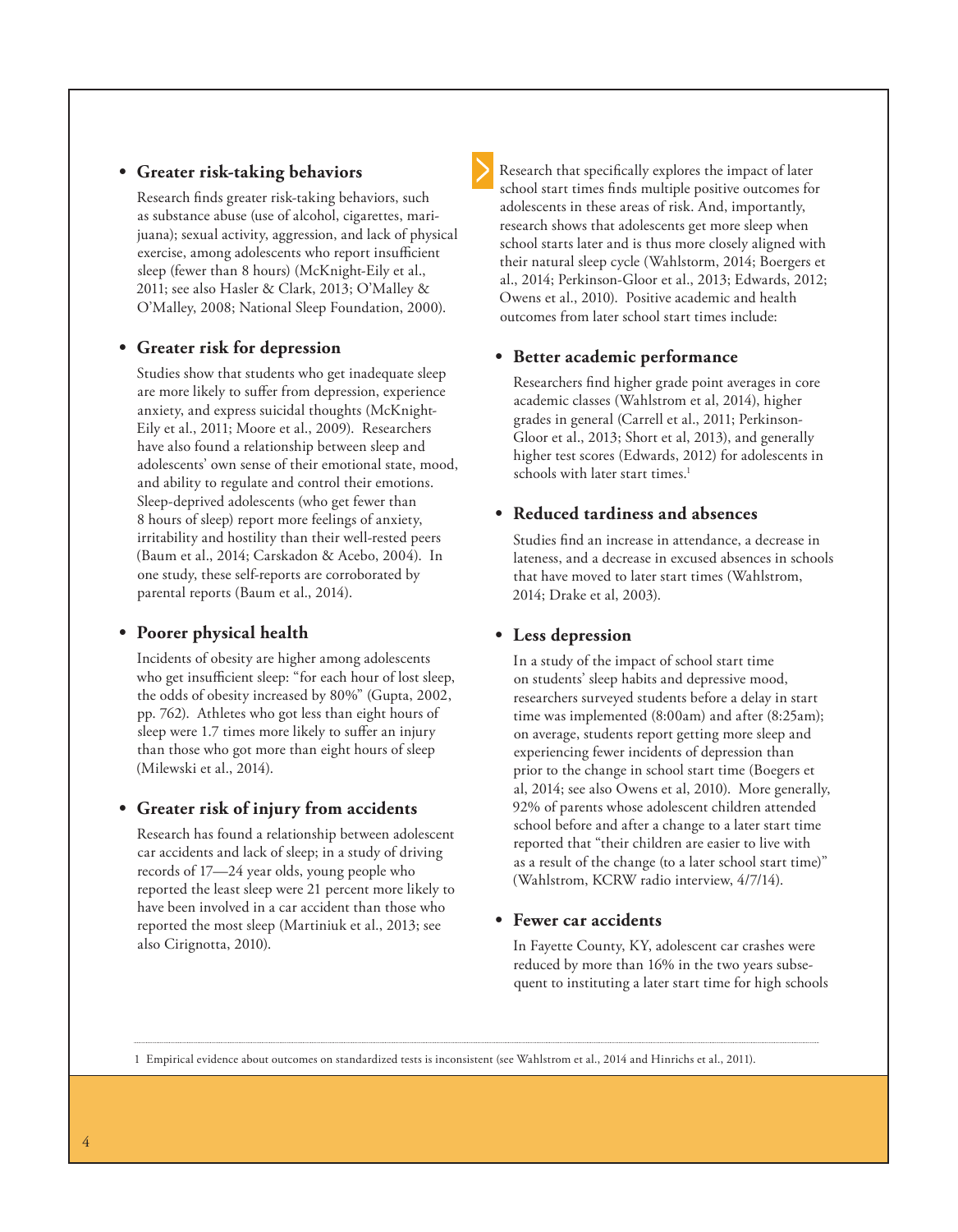(Danner 2008). In Teton County, WY, the year after the high school first bell was delayed from 7:35am to 8:55am, car accidents for 16-18 year olds reduced from 23 to 7, a 70 percent reduction (Walhstorm, 2014).2 Likewise, in a study of adolescent car accidents and school start times, researchers found significantly higher accident rates for teenagers in a county with an earlier school start time than in a neighboring county with a later school start time. In both counties the majority of these accidents occurred during the morning commute to schools (Vorona et al., 2011).

Findings from the most recent research reveal "empirically-based positive outcomes for adolescents whenever the start time of their high school is moved to a later time—with the starting time of 8:30 AM or later clearly showing the most positive results" (Wahlstorm, 2014, pp. 52). It is this research, within the context of the larger body of empirical evidence about adolescents' sleep needs and sleep cycles that has prompted educators and policy makers at the local, state, and national levels to advocate for later start times for schools attended by adolescents.

Findings from the most recent research reveal "empirically-based positive outcomes for adolescents whenever the start time of their high school is moved to a later time—with the starting time of 8:30 AM or later clearly showing the most positive results"

Wahlstorm, 2014, pp. 52).

# **Hurdles, and solutions, to altering school start times**

Despite overwhelming empirical evidence about the benefits of sleep for all aspects of adolescent health, and the misalignment between adolescent sleep needs and school start times, hurdles to the implementation of later school start times persist. Researchers who documented the process of changing to later start times have identified the following hurdles and potential solutions (Wahlstrom et al, 2014; see also sleepinfairfax.org):

# **• Extracurricular participation**

 There is a concern that later school start times—and therefore later school end times—will limit students' ability to participate in sports, other after-school activities, and part-time employment. Evidence is mixed. Some districts saw an increase in participation in sports and others noticed improved athletic performance (National Sleep Foundation, 2000). Researchers also found that most employers asked student-employees to begin work after 4:00pm, so a later school end time did not impact employment (National Sleep Foundation, 2000). However, another study found that in urban settings later start times did result in less student participation in extracurricular and social activities and also created conflicts for students who worked after school, sometimes diminishing their earnings (Freeman and Wahlstorm, 1997). This same study found no effect of later start times on extracurricular participation and employment for suburban students. This remains an important issue that warrants close attention at the implementation phase of later start times.

#### **Strategies for addressing extracurricular participa-**

**tion:** Overall, districts that have shifted their school start times later have found ways to address concerns about extracurricular participation. These include providing lighting for sports fields so that practice can run later during seasons with early nightfall, and/or scheduling extra games and practices on weekends. Another idea has been to incorporate,

<sup>2</sup> This large reduction int teenage accidents was noted for two out of the four districts in Wahlstrom's study (2014); the third district saw a smaller reduction (6%) and the fourth district saw an increase (9%). Walhstrom attributes the increases in the fourth district to the geographic circumstances of that district.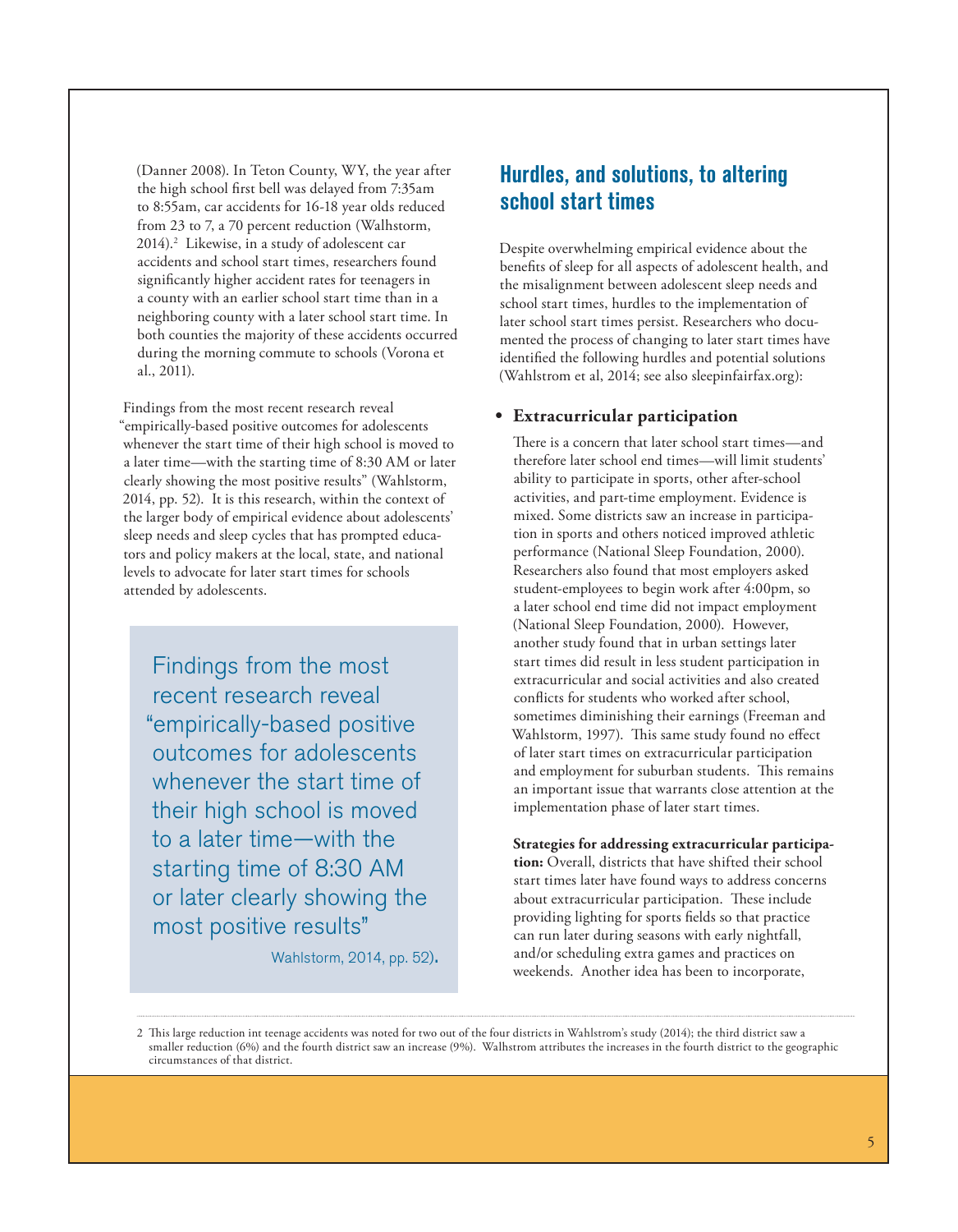where possible, an "activity period" into the school day so that, effectively, the day would not end later, even as it starts later. (In some schools, the last period of the day is a student-optional period during which some clubs operate or students may seek extra help if needed. Sports practices begin, generally, after this period has ended.)

# **• Transportation**

 Bus schedules are often linked and shared among schools and grade levels within a district; buses that drop high school students at school then return to pick up younger students. Moving the start time for students in upper grades may require a shift in transportation for other schools as well.

**Strategies for addressing transportation:** Solutions that do not involve the addition of bus runs include moving all the start times back so that all students go to school later, or "flipping" the start times of all district schools so that younger students go to school earlier and older students go to school later. Moving to a single bell schedule, so that all schools begin at the same time, can mean adding more buses, which is not always a feasible option with tight school district budgets.

# **• Child care**

 Some families use their older children to provide childcare for the younger ones while parents are still at work. "Flipping" the schedule, so that younger children leave for school—and get home—earlier than older children can present childcare challenges in the afternoon. Relatedly, if school districts move the start time of all schools to later in the morning, then some families may encounter morning childcare problems.

**Strategies for addressing childcare issues:** Some districts have worked with local organizations to provide additional before or after-school care for younger students. Others have worked with community partners to provide extra-curricular activities for younger students.

In Ulster County, region-specific hurdles have hindered the efforts of school districts to enact later school start times. For example, alignment with the countywide Board of Cooperative Educational Services (BOCES) schedule is an issue. BOCES provides classes on a regional basis to high school students from all of its component school districts. If one district unilaterally decides to push the start of its high school to later in the morning, this may impact the ability of that district's students to get to a BOCES class on time.

Another regional issue is the scheduling of athletic events, since Ulster County districts compete against one another in sports.

Both of these challenges—the BOCES schedule and athletics—could be addressed through an alignment of Ulster County school districts' schedules and a simultaneous shift to later school start times. The BOCES schedule could then be adjusted accordingly and athletic competitions scheduled, as currently, at the end of the school day. Alternatively, BOCES could, perhaps, establish a two-tiered schedule to accommodate different start times of component districts.

The range of educational and other benefits of later school start times for adolescents are compelling and well-established in the research. Most hurdles are logistical. This does not mean that these hurdles are not real or meaningful. However, it does mean that they are surmountable. How might this be done? How have others accomplished it?

# **Process of making the switch: case studies of implementation**

There are many ways to implement later start times: "flip" the timing of high school and elementary schools so that high school students begin school later and elementary school students begin school earlier; move the start times of all schools to later in the morning; add additional buses so as to transport students of all ages to school concurrently; delay start time and maintain end time; or provide flexible start and end times.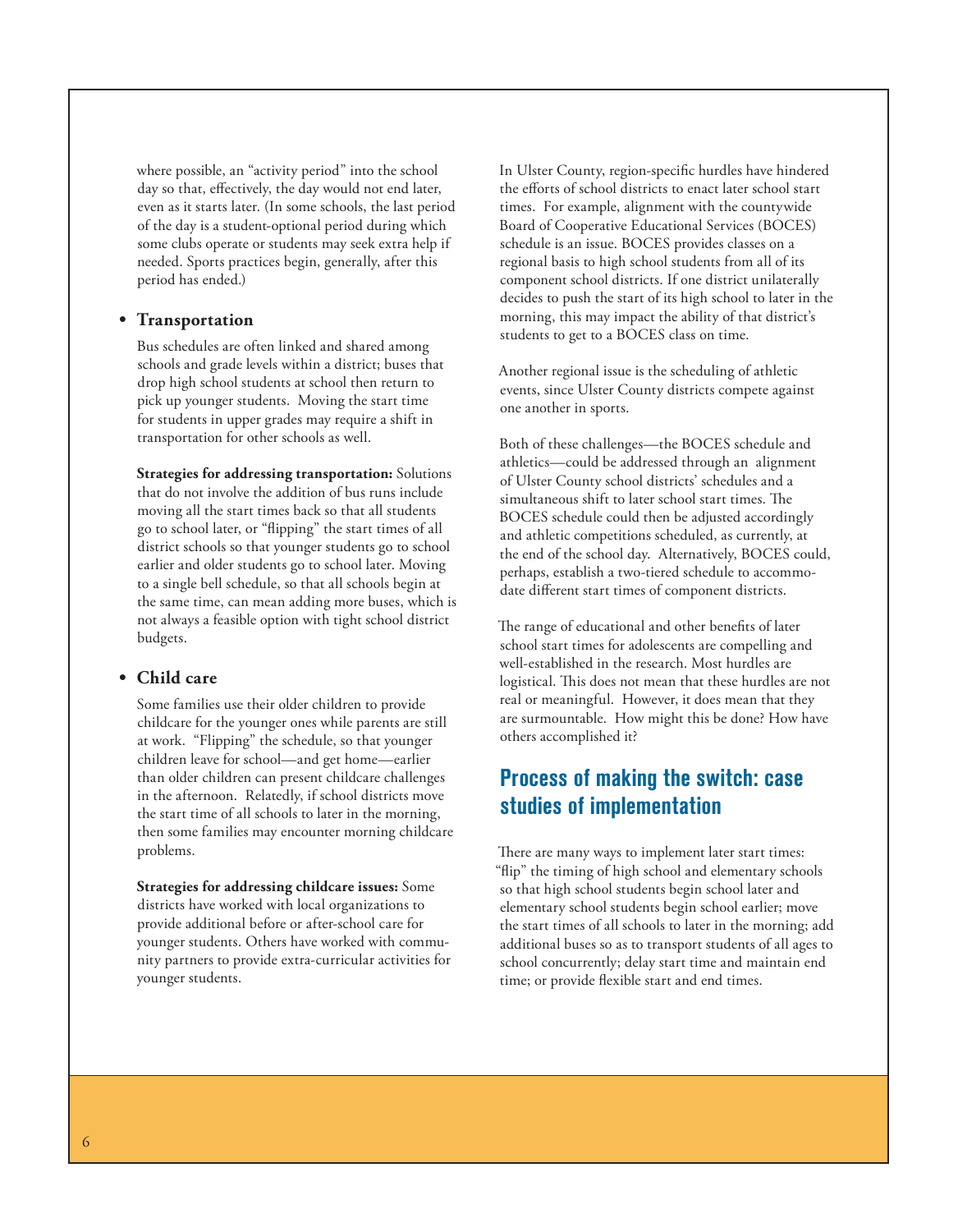There is growing experience with the change process. Already in New York State, Glens Falls switched its high school start time from 7:45am to 8:26am, and is reporting positive results; assistant high school principal Elisabeth Collins reported that data show, "our students are getting up to 30 minutes more of sleep a night, our discipline write-ups have lessened, our tardiness rate is not as severe as it was 2 years ago. And another very important point is that the students are failing fewer courses in their day" (Radio interview, KCRW, 4/3/14; Brian Lehrer show, 4/10/14; see also http://www.gfsd. org/News/2013-14/041514NYCsleep.cfm). More recently in Ulster County, the New Paltz school district has begun conversations about shifting the start time of its high school to later in the morning. Across the nation we are seeing that moving to later start times is, generally, a one-to two-year process, beginning with community conversations and forums about the benefits of later start times, and then moving on to discussions about logistics. Following are two case studies that briefly describe this process. 3

#### **Arlington, VA**

Arlington Public Schools is a countywide school district located outside of Washington, DC. At the time that the district moved to later start times for its high schools, in 2001, it had 30 schools and approximately 19,000 students. (In comparison, all Ulster County districts together enrolled, collectively, approximately 24,300 students in the 2011-12 school year.) Prior to the change to later high school start times, there was a four-tier transportation protocol; high school began at 7:30am, middle school and upper elementary at 8:10am, early elementary at 8:50am and alternative schools at 9:20am. Arlington began its process by establishing, with community input, the five conditions that would have to be met for change to be implemented:

- any change to school start times would have to improve teaching and learning,
- no school would start before 7:50am,
- no one group would be disadvantaged by the change,
- extracurricular activities would not be significantly impacted, and,
- as funding was constrained, the change could not require additional buses.

Once the school board decided, after a comprehensive review of the research, to proceed with later high school start times, the superintendent appointed an interdepartmental team to study how to implement the change. This team developed twelve possible scenarios for implementation; each was studied for feasibility. All meetings were open to stakeholder participation. One committee, dedicated completely to public engagement, reached out to the community through newsletters and updates to PTAs, school district employee newsletters, press releases, updates on the district webpage, and an email account dedicated to receiving—and responding to—questions and concerns from the community about the start time change. Crucially, engagement with the public allowed all stakeholders to have input into the change. Also important, public engagement continued after a final proposal was selected; the team that was responsible for the implementation of delayed high school start times addressed critical implementation issues, and their solutions, through a series of white papers that were distributed to the community.

Arlington's transition to later high school start times took approximately two and a half years. High schools there now begin at 8:15am, middle schools at 7:50am, and elementary schools at 8:00am, 8:25am, or 9:00am. An informal post-change survey revealed that high school students felt more alert and better prepared for school, high school teachers noted an increase in participation and student attention, and parents reported better attitudes from their high school students. However, middle school students—who now begin school the earliest—reported feeling less alert.

#### **Wilton School District, CT**

The Wilton School District implemented a new start time for high school students in the fall of 2003. At that time, there were 4,300 students in the Wilton School District, served in 5 school buildings (two k-2 buildings, one 3-5 building, one middle school and one high school. The high school enrollment was about 1200 students). Prior to the change grades 6-12 began at 7:35 a.m. and grades 3-5 at 8:15am. The K-2 schools began at 9:00am. A three-level bus route accommodated these three different start times.

3 This information was taken directly from the Start Later for Excellence in Education Proposal website, www.sleepinfairfax.org/docs/ CS.Arlginton.pdf, www.sleepinfairfax.org/docs/CS.Jessamine.pdf.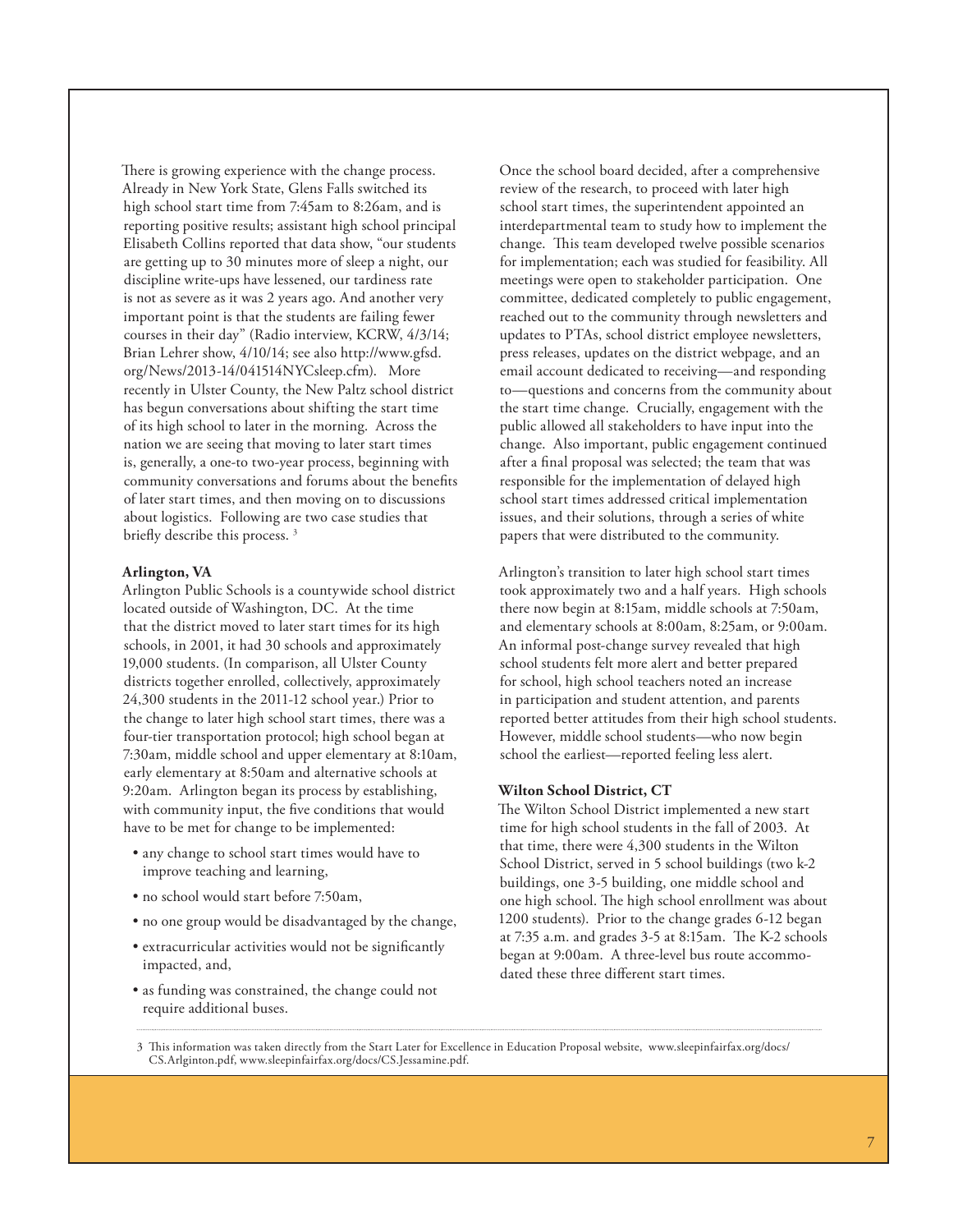The shift to a later start time for the high school followed a two-year public engagement process—initiated by the Wilton League of Women Voters. The League played a convening, public awareness, and support role throughout this two-year process, attending multiple PTA meetings, convening its own public information sessions, and developing and implementing (in conjunction with the Norwalk Hospital Center for Sleep Disorders) a survey to garner student and staff input into the process. A major source of resistance to later start times was fear that change would preclude participation in the Wilton Sports Council, which represents local sports leagues. Public engagement efforts included working with the Council, which eventually came to support the idea.

In 2003, Wilton initiated a change in its school start times, flipping the schedule so that grades 3-5 begin at 7:35am and grades 6-12 begin at 8:15am. Start times for K-2 remain unchanged. Outcomes from the shift were predominately positive. Teachers reported better behavior and attention from students; interestingly, there was an increase in the participation in athletics. Parents reported more positive behavior and a survey, conducted by the Norwalk Hospital Sleep Disorders Clinic, found that students were getting more sleep. Students reported getting better grades. There were scheduling issues that arose with athletic events that were not played at home; in many instances, athletes were pulled from class earlier to attend away games. Overall, Wilton residents felt that the shift to later start times was a success.

# **Conclusion and next steps**

Later school start times for adolescents is just one of several issues that the School and School District Structure study group, a subcommittee of the *A 2020 Vision for Public Education in Ulster County*, will present to participants in the larger 2020 Vision initiative for further consideration and possible action.

The mission of 2020 is to promote county-wide, regional thinking in the service of improving educational delivery. In Ulster County, the regional obstacles to implementation of a later school start time include scheduling with Ulster BOCES in the delivery of valuable educational services to students and potential coordination of sports programming. Aligning schedules and calendars, regionally, could mitigate these obstacles.

The research on later school start times is compelling and clear. Now education stakeholders in Ulster County must come together to decide whether this is a change that we want to embrace and if so, how we should go about doing that. While decisions must be locallybased and supported, regional implementation can facilitate the process.

The School and School District Structure study group hopes that the issue of later school start times will be the subject of thoughtful, measured delliberation at the reconvening of *A 2020 Vision for Public Education in Ulster County* in December, 2014.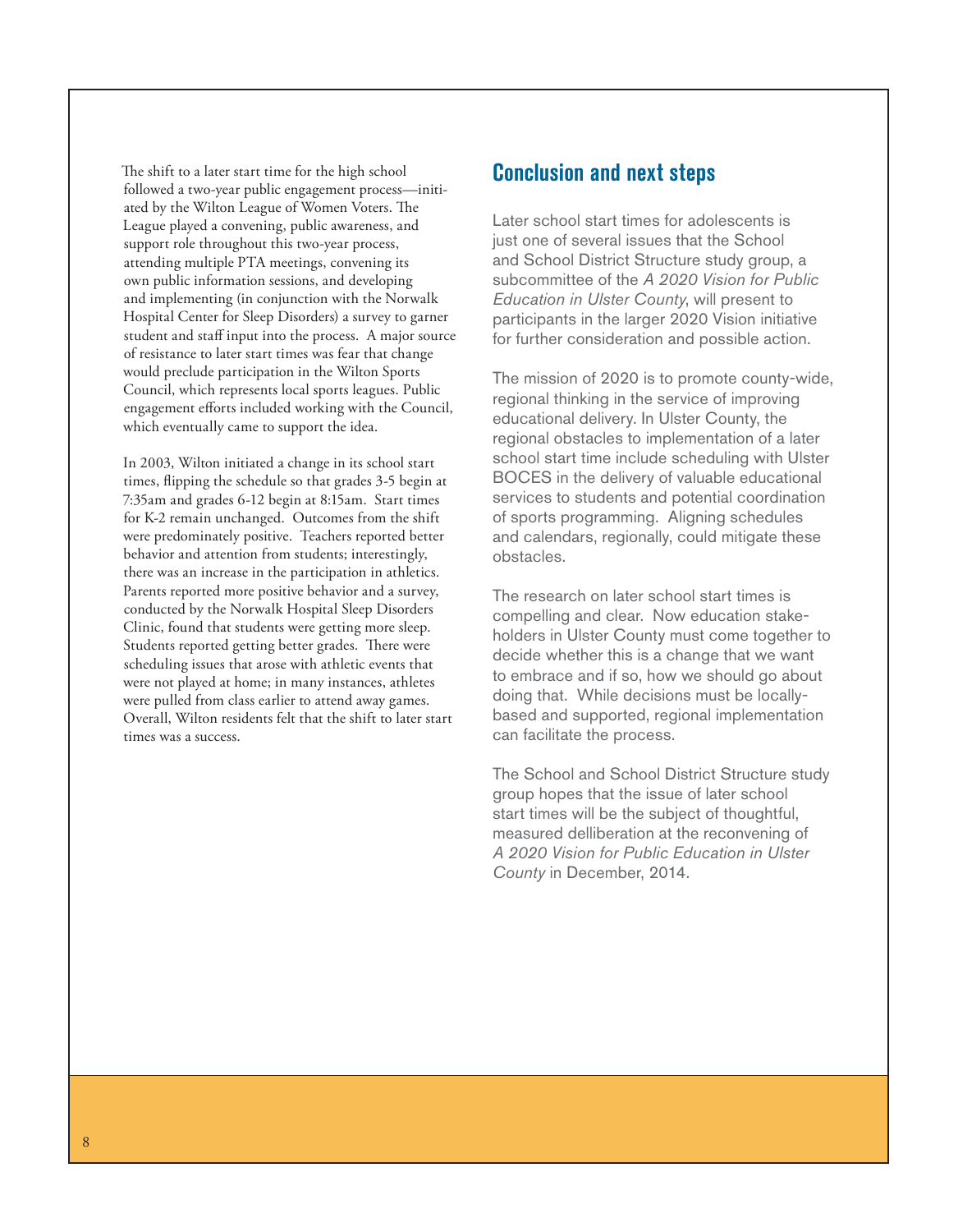# **Resources**

Baum, K. T., Desai, A., Field, J., Miller, L. E., Rausch, J., Beebe, D. W. (2014). Sleep restriction worsens mood and emotion regulation in adolescents. *The Journal of Child Psychology and Psychiatry, 2*. Pp. 180-190.

Beebe, D. W., Rose, D., Amin, R. (2010). Attention, learning, and arousal of experimentally sleep-restricted adolescents in a simulated classroom. *Journal of Adolescent Health, 47*, pp. 523–525.

Boergers, J., Gable, C. J., Owens, J. A. (2014). Later school start time is associated with improved sleep and daytime functioning in adolescents. *Journal of Developmental Behavioral Pediatrics, 35(1)*, pp. 11-17.

Carrell, S.E., Maghakian, T., Wes, J.E. (2011) A's from Zzzz's? The causal effect of school start time on the academic achievement of adolescents. *American Economic Journal: Economic Policy 3*, pp. 62-81.

Carskadon, M. A., Acebo, C., Richardson, G. S., Tate, B. A., Seifer, R. (1997). An approach to studying circadian rhythms of adolescent humans. *Journal of Biological Rhythms, 12(3)*, pp. 278-289.

Carskadon, M. A., Wolfson, A. R., Acebo, C., Tzischinsky, O., Seifer, R. (1998). *Adolescent sleep patterns, circadian timing, and sleepiness at a transition to early school days. Sleep, 21(8)*, pp. 871-881.

Crowley, S. J., Acebo, C., Carskadon, M.A. (2007). Sleep, circadian rhythms, and delayed phase in adolescence. *Sleep Medicine, 8*, pp. 602-12.

Danner, F., Philips, B. (2008). Adolescent sleep, school start times, and teen motor vehicle crashes. *Journal of Clinical Sleep Medicine, 4(6)*, pp. 533-535.

Edwards, F. (2012). Early to rise? The effect of daily start times on academic performance. *Economics of Education Review, 31(6)*, pp. 970-983.

Foster, R. G., Peirson, S. N., Wulff, K., Winnebeck, E., Vetter, C., Roenneberg, T. (2013). Sleep and circadian rhythm disruption in social jetlag and mental illness. *Progress in Molecular Biology and Translational Science, 119*, pp. 325-346.

Gillen-O'Neel, C., Huynh, V. W., Fuligni, A. J. (2013). To study or to sleep? The academic costs of extra studying at the expense of sleep. *Child Development, 84(1)*, pp. 133–142.

Gupta, N. K., Mueller, W. H., Chan, W. and Meininger, J. C. (2002), Is obesity associated with poor sleep quality in adolescents?. *American Journal of Human Biology, 14*, pp. 762–768.

Hansen, M., Janssen, I., Schiff, A., Zee, P. C., Dubocovich, M. L. (2005). The impact of school daily schedule on adolescent sleep. *Pediatrics, 115(6)*, pp. 1555-1561.

Hasler, B. P., Clark, D. B. (2013). Circadian misalignment, reward-related brain function, and adolescent alcohol involvement. *Alcoholism, Clinical, and Experimental Research, 37(4)*, pp. 558-565.

Hinrichs, P. (2011). When the bell tolls: The effects of school starting times on academic achievement. *Education Finance and Policy, 6(4)*, pp. 486-507.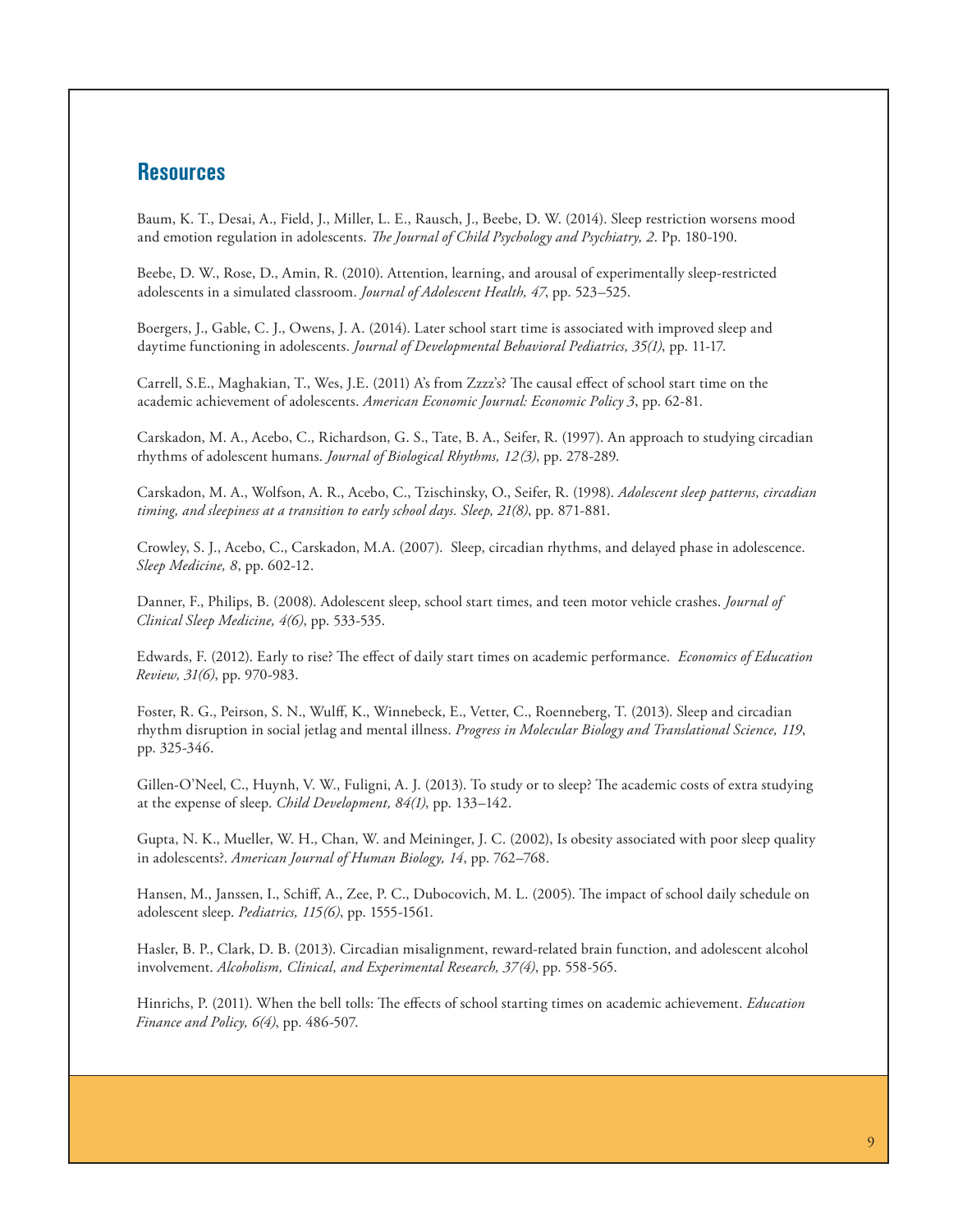Hoffman, J. (2014, March 13). *To keep teenagers alert, schools let them sleep in.* New York Times. http://well.blogs. nytimes.com/2014/03/13/to-keep-teenagers-alert-schools-let-them-sleep-in/

Kelley, P., Lee, C. (2014). *Later school start times in adolescence: Time for change*. Education Commission of the States: Denver, CO. http://www.ecs.org/clearinghouse/01/12/19/11219.pdf

Knutson, K.L., Spiegel, K., Penev, P., Van Cauter, E. (2007). The metabolic consequences of sleep deprivation. *Sleep Medicine Reviews, 11*, pp. 163-178.

Leger, D., Beck, F., Richard, J. B., & Godeau, E. (2012). Total sleep time severely drops during adolescence. PLOS ON*E, 7(10)*, e45204. http://www.plosone.org/article/info%3Adoi%2F10.1371%2Fjournal.pone.0045204

Martiniuk, A.L.C., Senserrick, T., Lo, S., Williamson, A., Du, W., Grunstein, R., Woodward, M., Glozier, N., Stevenson, M., Norton, R., Ivers, R. (2013). Sleep-deprived young drivers and the risk for crash. The DRIVE prospective cohort study. *JAMA Pediatrics, 167(7)*, pp. 647-655.

McKnight-Eily, L., Eaton, D. K., Lowry, R., Croft, J. B., Presley-Cantrell, L., Perry, G. S. (2011). Relationships between hours of sleep and health-risk behaviors in US adolescent students. *Preventive Medicine, 53*, pp. 271-273.

Milewski, M., Skaggs, D.L., Bishop, G.A., Pace, J.L., Ibrahim, D.A., Wren, T.A.L., Barzdukas, A. (2014). Chronic lack of sleep is associated with increased sports injuries in adolescent athletes. *Journal of Pediatric Orthopaedics, 34(2*), pp. 129-133.

Moore, M., Kirchner, H.L., Drotar, D., Johnson, N., Rosen, C., Ancoli-Israel, S., Redline, S. (2009). Relationships among sleepiness, sleep time, and psychological functioning in adolescents. *Journal of Pediatric Psychology, 34(10),* pp. 1175-1183.

National Sleep Foundation. (2000). *Research report and resource guide. Adolescent sleep needs and patterns.* National Sleep Foundation: Washington DC.

O'Malley, E. B., O'Malley, M. B. (2008). Chapter 7. School start time and its impact on learning and behavior. *In Sleep and Psychiatric Disorders in Children and Adolescents, First Edition*. Informa Healthcare: UK.

Owens, J. A., Belon, K., Moss, P. (2010). Impact of delaying school start time on adolescent sleep, mood, and behavior. *JAMA Pediatrics, 164(7)*, pp. 608-614.

Payne, J. D. (2011). Learning, memory, and sleep in humans. *Sleep Medicine Clinics, 6*, pp. 15–30. doi:10.1016/j. jsmc.2010.12.005 http://ndsamlab.weebly.com/uploads/9/6/8/2/9682359/19payne\_sleepmedclin2011-1.pdf

Perkinson-Gloor, N., Lemola, S., Grob, A. (2013). Sleep duration, positive attitude toward life, and academic achievement: The role of daytime tiredness, behavioral persistence, and school start times. *Journal of Adolescence, 36*. pp. 311-318.

Short, M. A., Gradisar, M., Lack, L. C., Wright, H. R. (2013). The impact of sleep on adolescent depressed mood, alertness and academic performance. *Journal of Adolescence, 36*. pp. 1025-1033.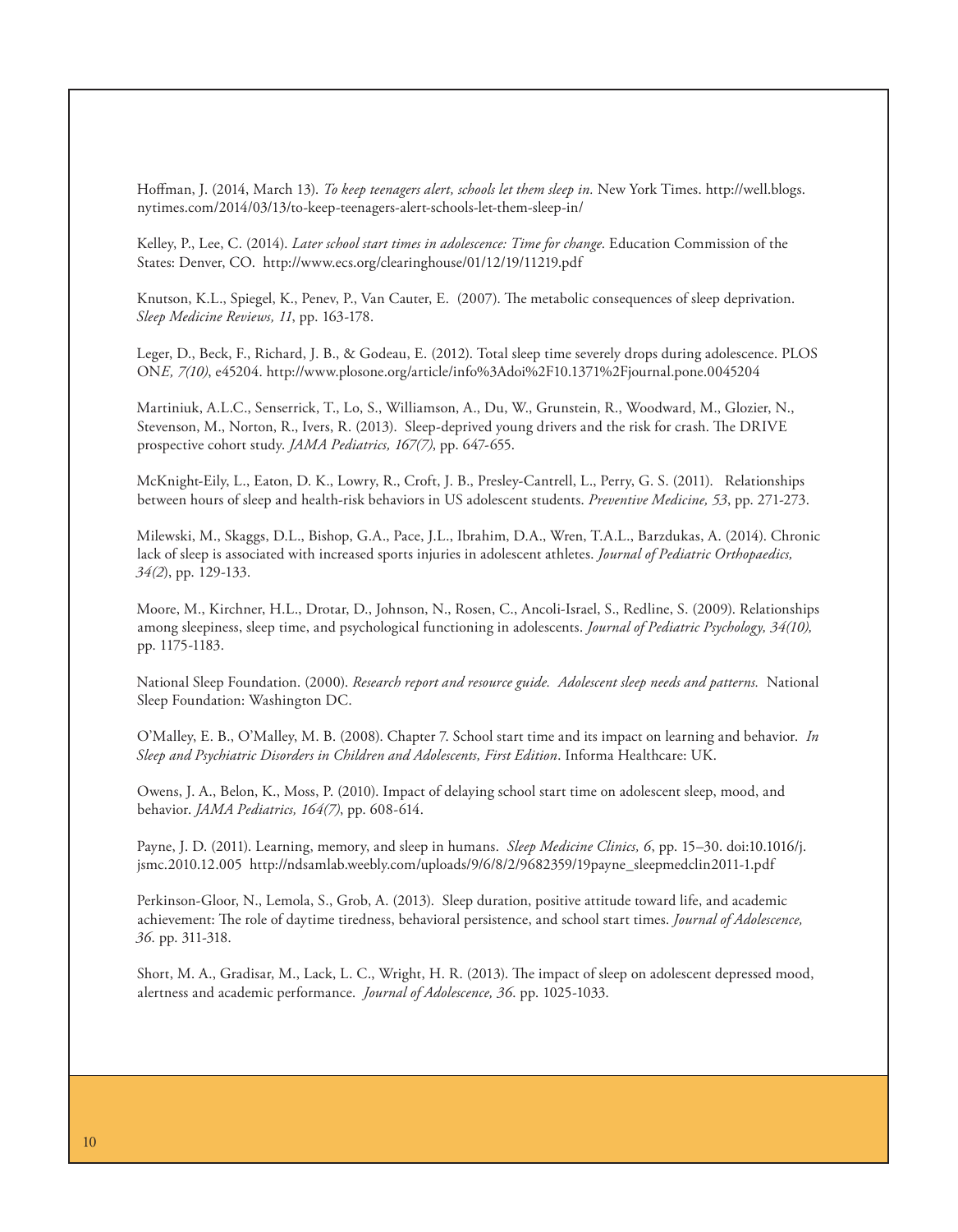Vorona, R.D., Szklo-Coxe, M., Wu, A., Dubik, M., Ware, J. C. (2011). Dissimilar Teen Crash Rates in Two Neighboring Southeastern Virginia Cities with Different High School Start Times. *Journal of Clinical Sleep Medicine, 7(2)*, pp. 145-151.

Wahlstrom, K., Freeman C. (1997). *School Start Time Study: Final Report Summary*. The Center for Applied Research and Educational Improvement, College of Education and Human Development, University of Minnesota.

Wahlstrom, K., Dretzke, B., Gordon, M., Peterson, K., Edwards, K., & Gdula, J. (2014). *Examining the Impact of Later School Start Times on the Health and Academic Performance of High School Students: A Multi-Site Study*. Center for Applied Research and Educational Improvement. St Paul, MN: University of Minnesota.

Wolfson A.R., Carskadon M. (1998). Sleep schedules and daytime functioning in adolescents. *Child Development, 69(4)*, pp. 875–887.

# Ulster County School Boards Association

BEFORE SENDING MATERIALS WITH THIS LOGO TO FINAL PRINT, PLEASE SEND PDF TO: Leydi.Zapata@suny.edu